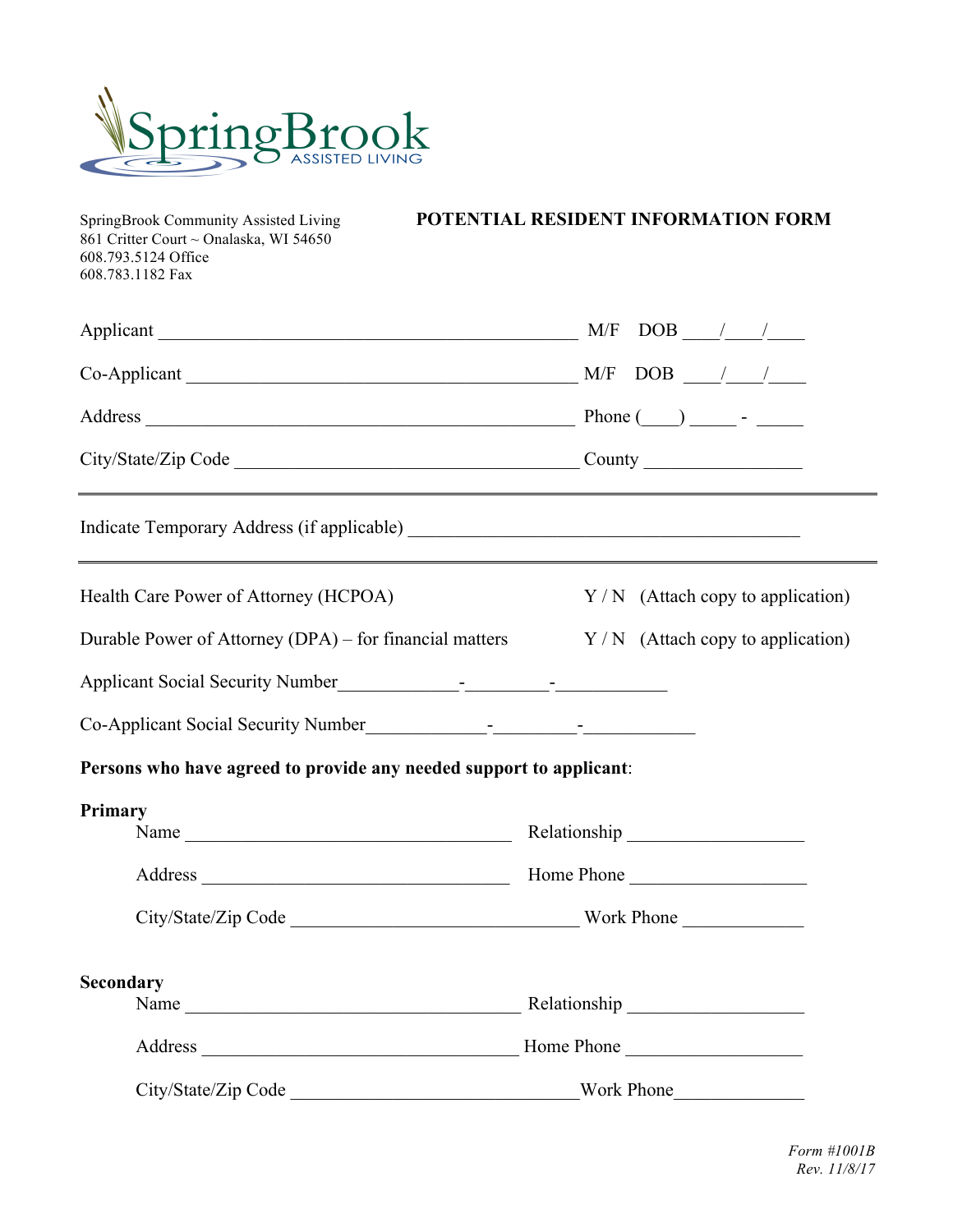## **Personal Information:**

| Occupation prior to retirement:                   |  |  |  |  |
|---------------------------------------------------|--|--|--|--|
| Spouse Occupation:                                |  |  |  |  |
| <b>Current Marital Status:</b>                    |  |  |  |  |
|                                                   |  |  |  |  |
|                                                   |  |  |  |  |
|                                                   |  |  |  |  |
|                                                   |  |  |  |  |
|                                                   |  |  |  |  |
| Interests, Hobbies, Awards, Accomplishments, etc. |  |  |  |  |
|                                                   |  |  |  |  |
|                                                   |  |  |  |  |
|                                                   |  |  |  |  |
|                                                   |  |  |  |  |

## **Referral Source:**

| SpringBrook Website               | Facebook Page  |        |       |
|-----------------------------------|----------------|--------|-------|
| Newspaper<br>Name                 |                |        |       |
| Hospital<br>Name                  |                |        |       |
| Church Bulletin                   | Name of Church |        |       |
| <b>Current or Former Resident</b> | Friend         | Family | Other |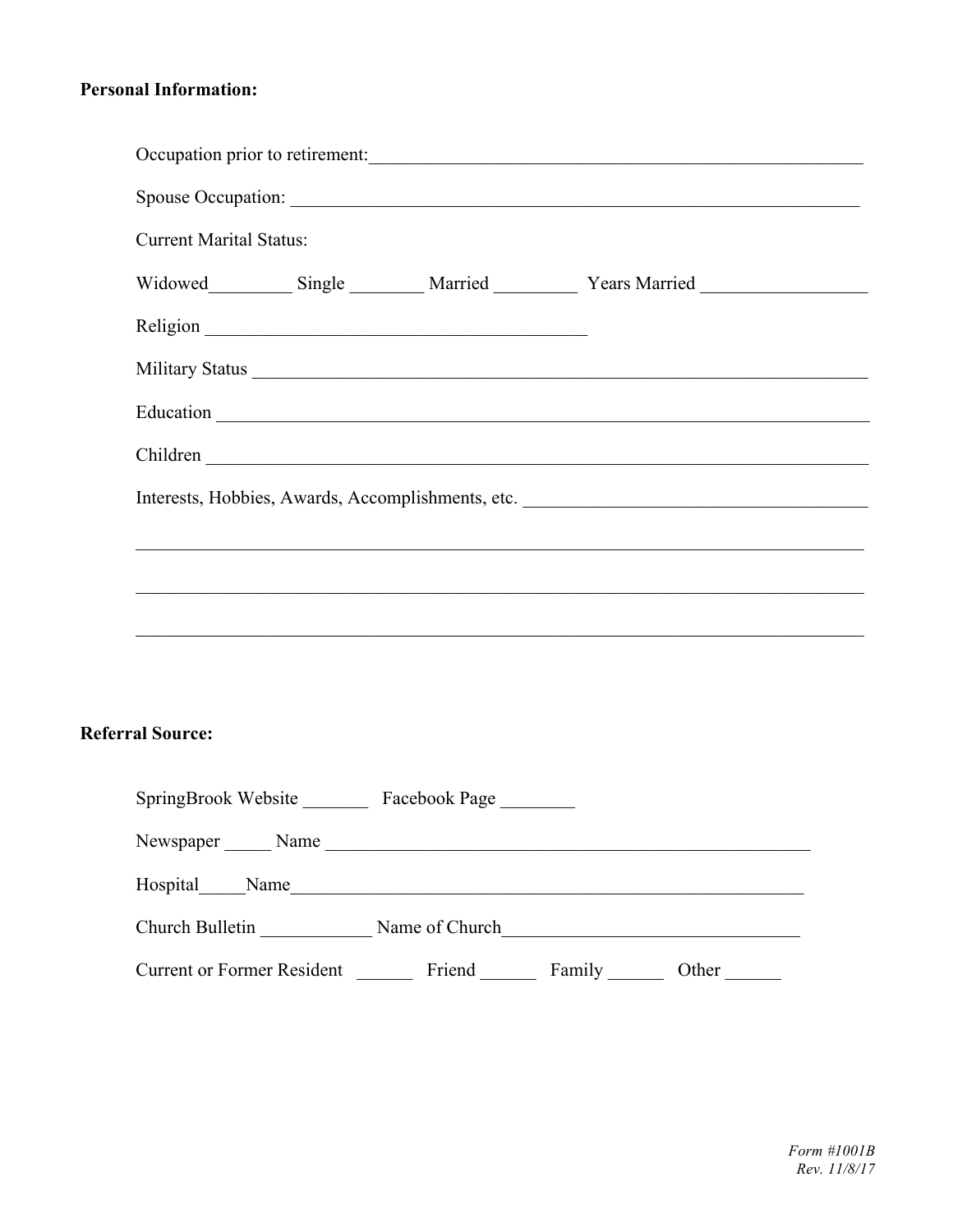## **Financial Information:**

If married, the total income and assets of both spouses must be listed. Information will remain confidential.

| <b>Sources of Income per Month</b>                                                | <b>Applicant</b>                                           | <b>Spouse</b>                                                                                                                                                                                                                                                                                                                                                       |
|-----------------------------------------------------------------------------------|------------------------------------------------------------|---------------------------------------------------------------------------------------------------------------------------------------------------------------------------------------------------------------------------------------------------------------------------------------------------------------------------------------------------------------------|
| Social Security                                                                   | $\frac{1}{2}$                                              | $\begin{array}{c c} \hline \textbf{S} & \textbf{S} & \textbf{S} \\ \hline \end{array}$                                                                                                                                                                                                                                                                              |
|                                                                                   | s                                                          | $\frac{1}{2}$                                                                                                                                                                                                                                                                                                                                                       |
| Dividends                                                                         | s                                                          | $\frac{1}{2}$                                                                                                                                                                                                                                                                                                                                                       |
| Interest                                                                          | $\frac{1}{\sqrt{1-\frac{1}{2}}\left(1-\frac{1}{2}\right)}$ | s                                                                                                                                                                                                                                                                                                                                                                   |
| Pension (Specify)                                                                 | s                                                          | $\frac{1}{2}$                                                                                                                                                                                                                                                                                                                                                       |
|                                                                                   | Total Income per Month                                     | $\begin{picture}(20,10) \put(0,0){\vector(1,0){100}} \put(15,0){\vector(1,0){100}} \put(15,0){\vector(1,0){100}} \put(15,0){\vector(1,0){100}} \put(15,0){\vector(1,0){100}} \put(15,0){\vector(1,0){100}} \put(15,0){\vector(1,0){100}} \put(15,0){\vector(1,0){100}} \put(15,0){\vector(1,0){100}} \put(15,0){\vector(1,0){100}} \put(15,0){\vector(1,0){100}} \$ |
| <b>Total Assets (applicant and spouse)</b>                                        |                                                            |                                                                                                                                                                                                                                                                                                                                                                     |
| Pension or 401K Balance                                                           | s                                                          |                                                                                                                                                                                                                                                                                                                                                                     |
| Checking Account(s) Balance                                                       | $\frac{\text{S}}{\text{S}}$                                |                                                                                                                                                                                                                                                                                                                                                                     |
| Savings Account(s) Balance                                                        | $\frac{1}{2}$                                              |                                                                                                                                                                                                                                                                                                                                                                     |
| Certificate of Deposit                                                            | s                                                          |                                                                                                                                                                                                                                                                                                                                                                     |
|                                                                                   | $\frac{\text{S}}{\text{S}}$                                |                                                                                                                                                                                                                                                                                                                                                                     |
| $(\text{Type})$                                                                   | s                                                          |                                                                                                                                                                                                                                                                                                                                                                     |
| Money Market Accounts                                                             | $\frac{\text{S}}{\text{S}}$                                |                                                                                                                                                                                                                                                                                                                                                                     |
| <b>Total Liquid Assets:</b>                                                       | \$                                                         |                                                                                                                                                                                                                                                                                                                                                                     |
|                                                                                   |                                                            |                                                                                                                                                                                                                                                                                                                                                                     |
| ,我们也不能在这里的人,我们也不能在这里的人,我们也不能在这里的人,我们也不能在这里的人,我们也不能在这里的人,我们也不能在这里的人,我们也不能在这里的人,我们也 |                                                            |                                                                                                                                                                                                                                                                                                                                                                     |
|                                                                                   |                                                            |                                                                                                                                                                                                                                                                                                                                                                     |